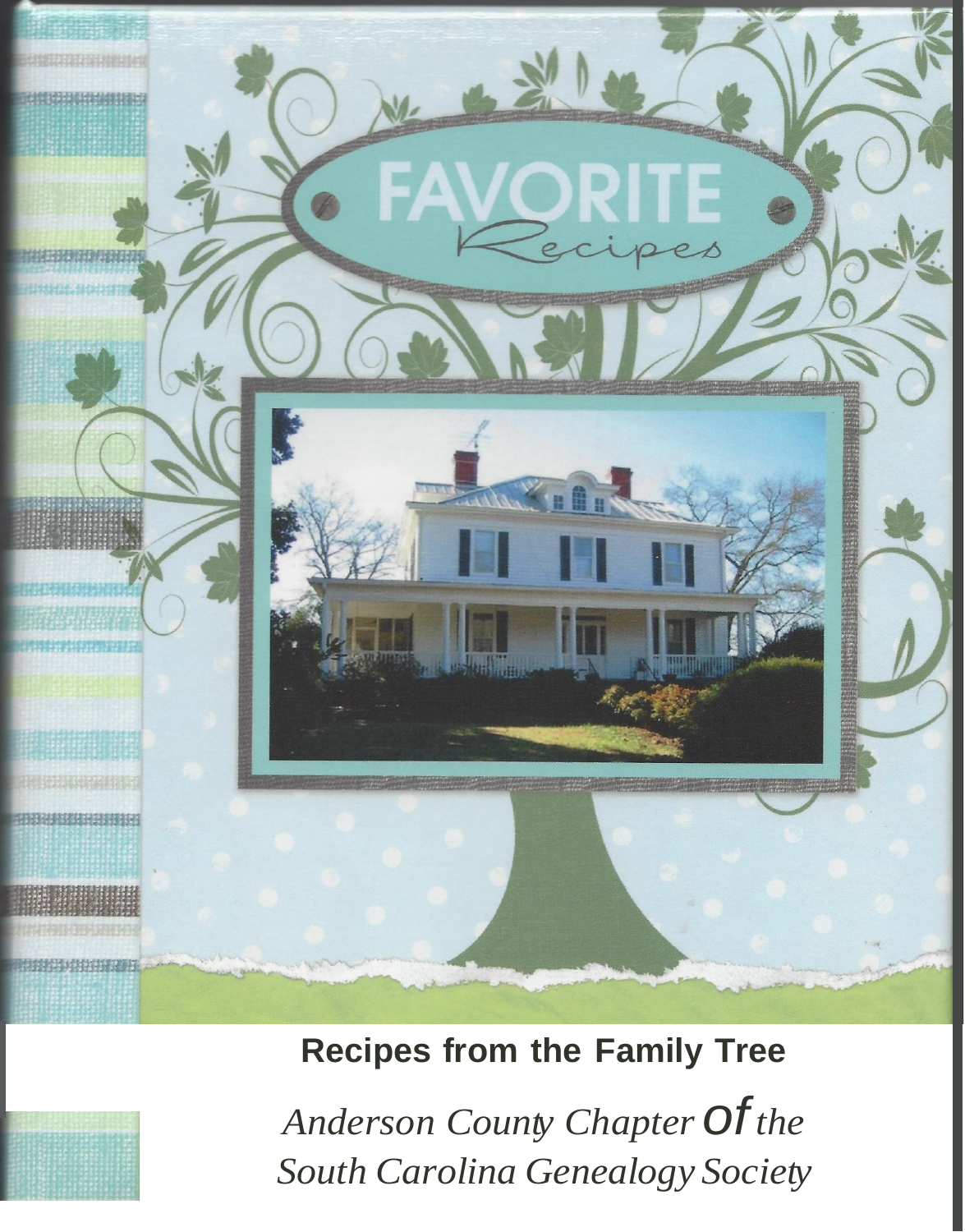

# *Recipes from the Family Tree*

A Collection of Recipes by *Anderson County Chapter of the South Carolina Genealogy Society* P.O. Box 74 Anderson, SC 29622-9974 acgsresearch@gmai I.com

Copyright © 2018 Morris Press Cookbooks All rights reserved. Reproduction in whole or in part without written permission is prohibited.

Printed in the USA by



800-445-6621 • www.morriscookbooks.com P.O. Box 211O • Kearney, NE 68848

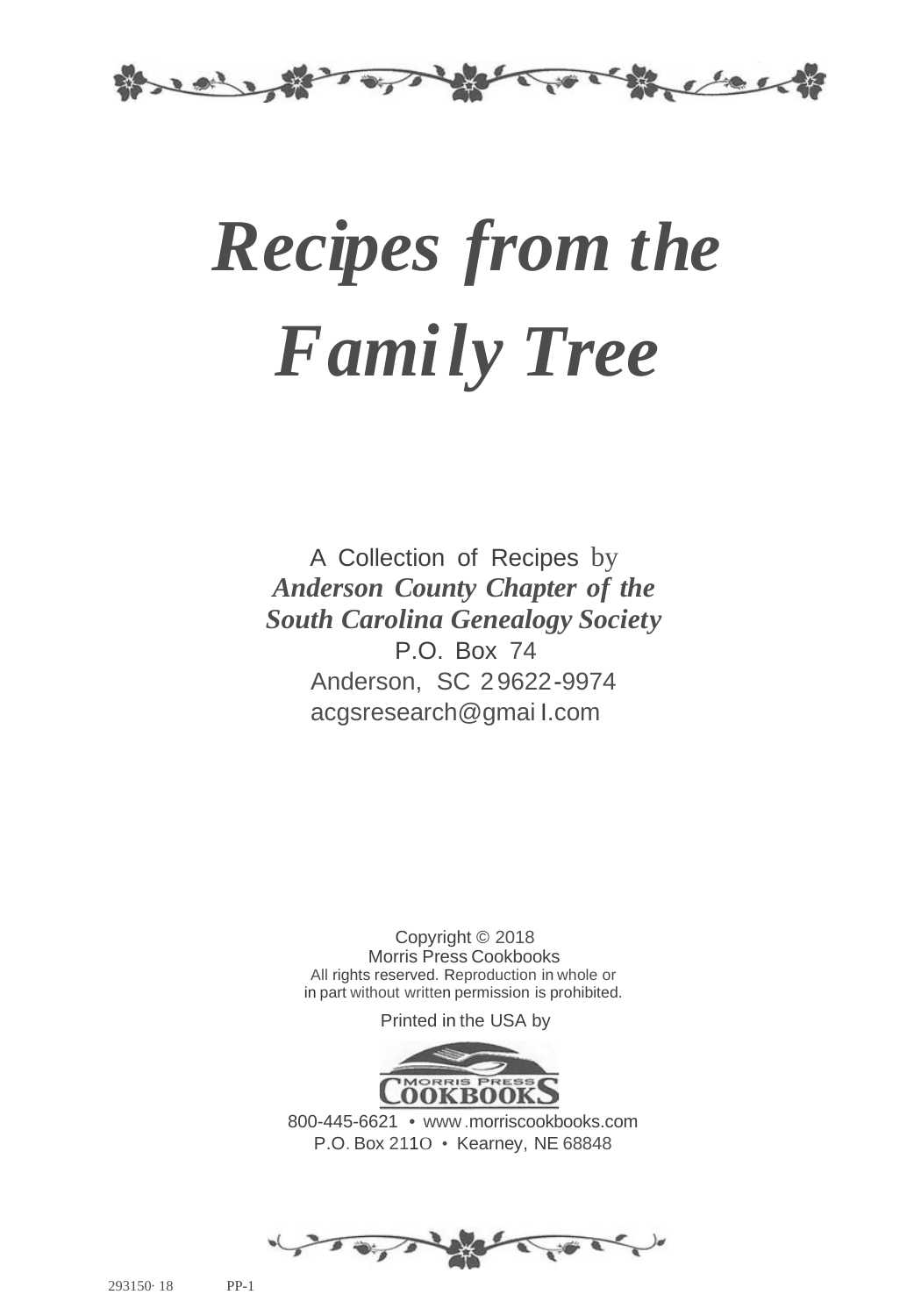

## **Table of Contents**

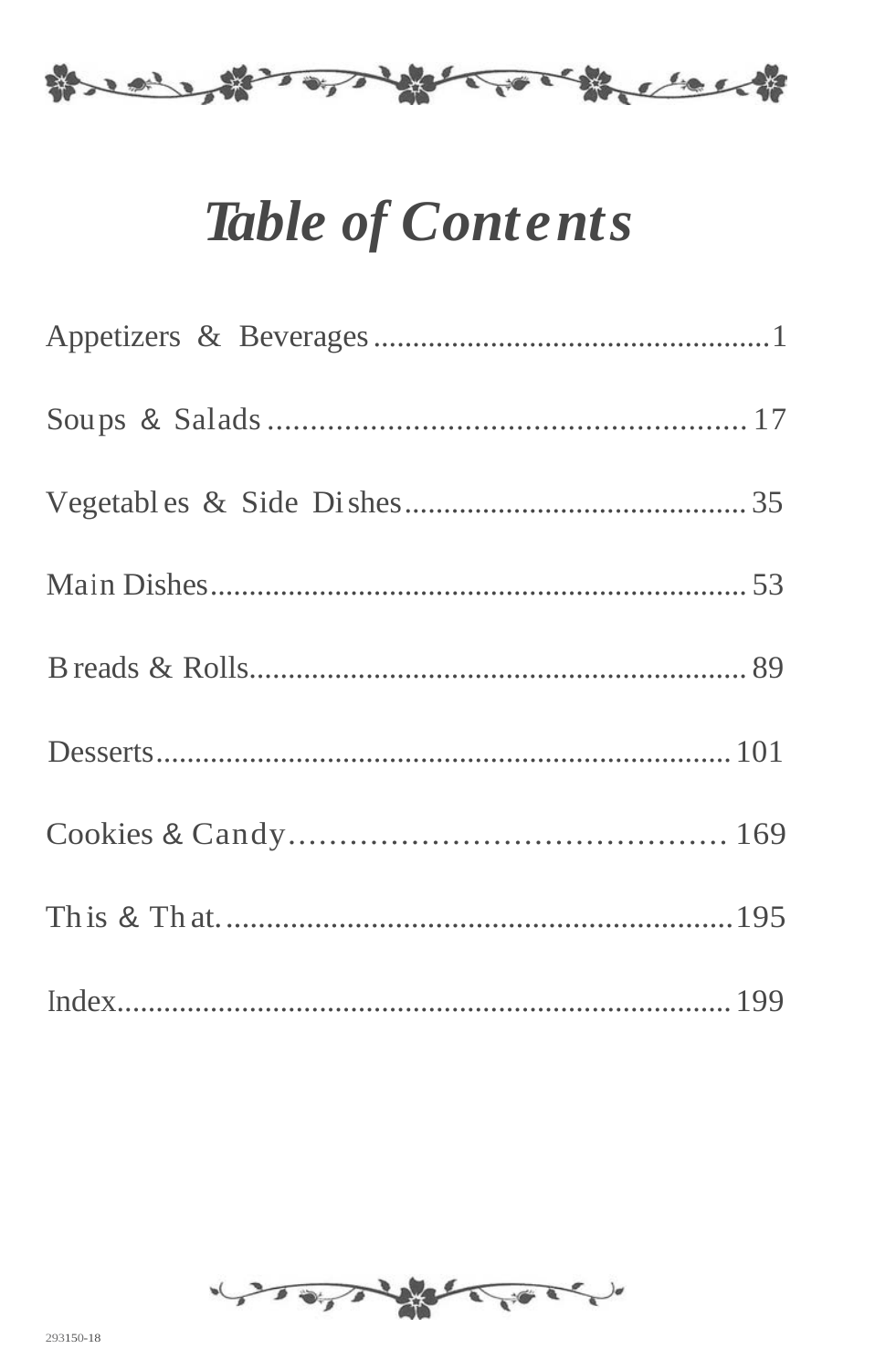

#### *The Elusive Ancestor*

I went searching for an ancestor, I cannot find him still . He moved around from place to place And did not leave a will. He married where a courthouse burned. He mended all his fences. He avoided any man who came to take the U. S. Census.

He always kept his luggage packed, This man who had no fame, And every 20 years or so, This rascal changed his name. No one else in this world is searching for this elusive man, So I play "Gene-solitaire" to find him, if I can!

> I'm told he's buried in a lot. With tombstone he was blessed: But the weather took engravings, And some vandals took the rest. He died before the county clerks Were appointed to keep records. No family Bible has emerged - In spite of all my efforts.

To top it off, this elusive ancestor Who has caused me many groans - Left me even one more challenge. He brothed a lady by the name of "Jones"!

By Merrell Kenworthy